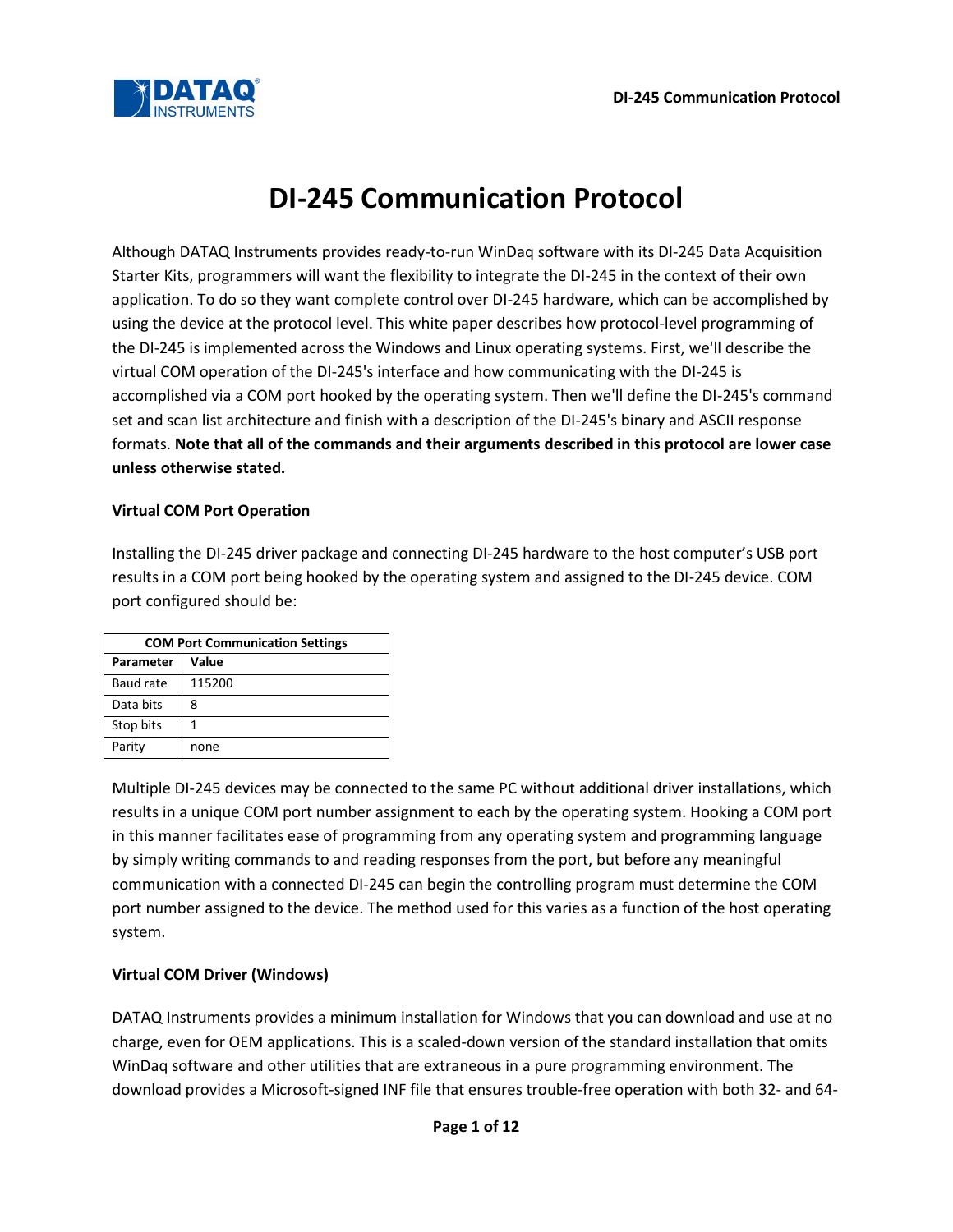

bit Windows 7, Windows 8, and Windows 8.1. The installation depends upon drivers ftdibus.sys and ftser2k.sys usbser.sys, located in path *%SystemDrive%\Windows\System32\Drivers*.

#### **COM Port Number Discovery (Windows)**

Using the DI-245's vendor and product IDs, Windows' registry can be accessed programmatically to determine the COM port number that the operating system assigned to one or more connected DI-245s. The Vendor and Product ID combination for the DI-245 is: *VID\_0683* and *PID\_2450* respectively. With this information and at least one connected DI-245, determining assigned COM port numbers is a twostep process:

1.The registry tree *HKEY\_LOCAL\_MACHINE\System\CurrentControlSet\Services\ftser2k\Enum\* will contain one Device Instance ID for each DI-245 connected to the PC. The Device Instance ID assumes the following typical data for string name 0: *FTDIBUS\VID\_0683+PID\_2450+5&18B6E64F&0&8\0000*.

The first two sections of this string *(FTDIBUS\VID\_0683+PID\_2450+)* are constant for all DI-245s. The second section *(5&18B6E64F&0&8)* will vary depending upon where in the USB port hierarchy the DI-245 is physically connected. Since more than one DI-245 cannot be connected to the same USB port this value will be unique for each concurrently connected DI-245. The entire string value is required for the second step.

### 2.Registry tree *HKEY\_LOCAL\_MACHINE*

*\System\CurrentControlSet\Enum\FTDIBUS\VID\_0683+PID\_2450+5&18B6E64F&0&8\0000* (continuing with the above example) shows a variable called *FriendlyName* set to string value *DATAQ DI-245 (COMXX)*, where *XX* is the COM port number assigned to the specified DI-245. This string may be parsed to extract the port number assigned to the DI-245. The process may be repeated using other Device Instance IDs determined from step (1) for other connected DI-245 instruments.

COM port number assignments may also be determined manually from Windows' Device Manager in its *Ports (COM & LPT)* section. However, the assigned value will change depending upon the physical USB port connected to the DI-245, any other devices that may hook COM ports, and the apparently arbitrary whims of the Windows operating system

### **Virtual COM Driver (Linux)**

To use FTDI-based DI-245 using a virtual COM port interface on Linux, the following commands must be issued on each reboot or unloading of the drivers (ftdi\_sio & usbserial):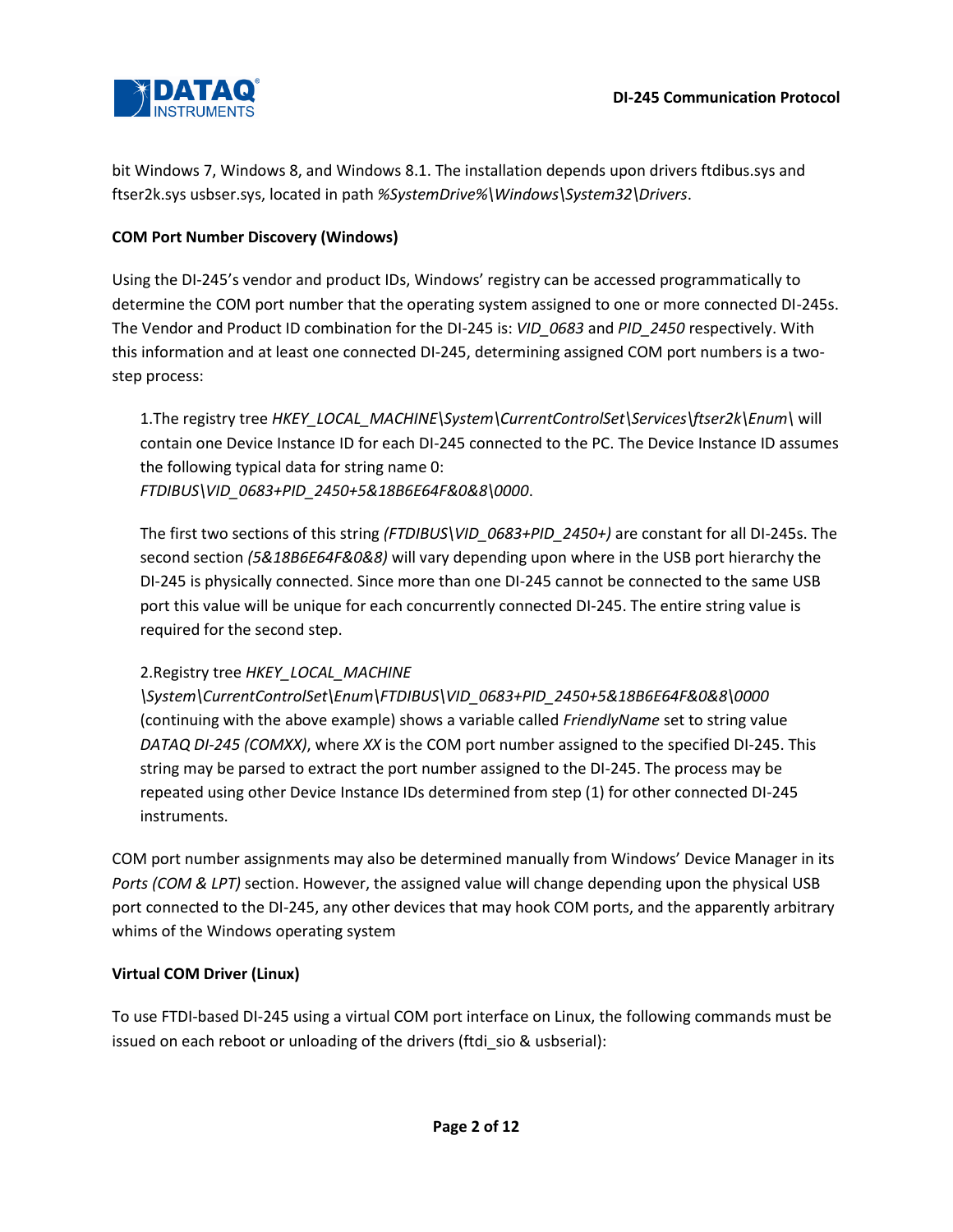

**# sudo modprobe usbserial vendor=0x0683 product=0x2450**

```
# echo "0683 2450" | sudo tee -a /sys/bus/usb-serial/drivers/ftdi_sio/new_id
```
If the DI-245 wasn't plugged in, plug it in, otherwise, unplug and re-plug for the changes to take effect. A new device file (treated as the COM port to talk to the DI-245) will show up in the "/dev/" directory using the next available increment for "ttyUSB0". For example, if no other "ttyUSB" files are present under "/dev/", plugging in the DI-245 after issuing the previous commands will result in the following file (COM port) being created: /dev/ttyUSB0

# **DI-245 Command Set Overview**

The DI-245 employs a simple ASCII character command set that allows complete control of the instrument.

Long commands and arguments (longer than two characters) are separated by a space character (0x20), and each long command string must be terminated with a carriage return character (x0D). Long commands do not echo until the 0x0D character is received.

Short commands (2 characters or less) are preceded with a null character (0x00), which is not echoed, but each command character is echoed as it is sent.

Basic command structure is as follows:

```
<0x00>command<(0x20)<argument1>(0x20)<agrument2>(0x0D)>
```

| <b>DI-245 Command Set</b>         |                                                                                        |  |  |  |  |  |  |  |  |
|-----------------------------------|----------------------------------------------------------------------------------------|--|--|--|--|--|--|--|--|
| <b>ASCII command</b>              | <b>Action</b>                                                                          |  |  |  |  |  |  |  |  |
| <b>Basic Information Commands</b> |                                                                                        |  |  |  |  |  |  |  |  |
| Various 2-character commands      | Returns ASCII information related to the hardware as a function of the argument value. |  |  |  |  |  |  |  |  |
| <b>Scanning Commands</b>          |                                                                                        |  |  |  |  |  |  |  |  |
| chn arg0 arg1                     | Populates the DI-245 scan list                                                         |  |  |  |  |  |  |  |  |
| S <sub>1</sub>                    | Start scanning                                                                         |  |  |  |  |  |  |  |  |
| SO                                | Stop scanning                                                                          |  |  |  |  |  |  |  |  |
| <b>CJC Commands</b>               |                                                                                        |  |  |  |  |  |  |  |  |
| cicdelta arg0 <arg1></arg1>       | Adjusts CJC sensor offsets                                                             |  |  |  |  |  |  |  |  |
| Digital Input Commands            |                                                                                        |  |  |  |  |  |  |  |  |
| dchn arg0                         | Enable or disable the digital channel                                                  |  |  |  |  |  |  |  |  |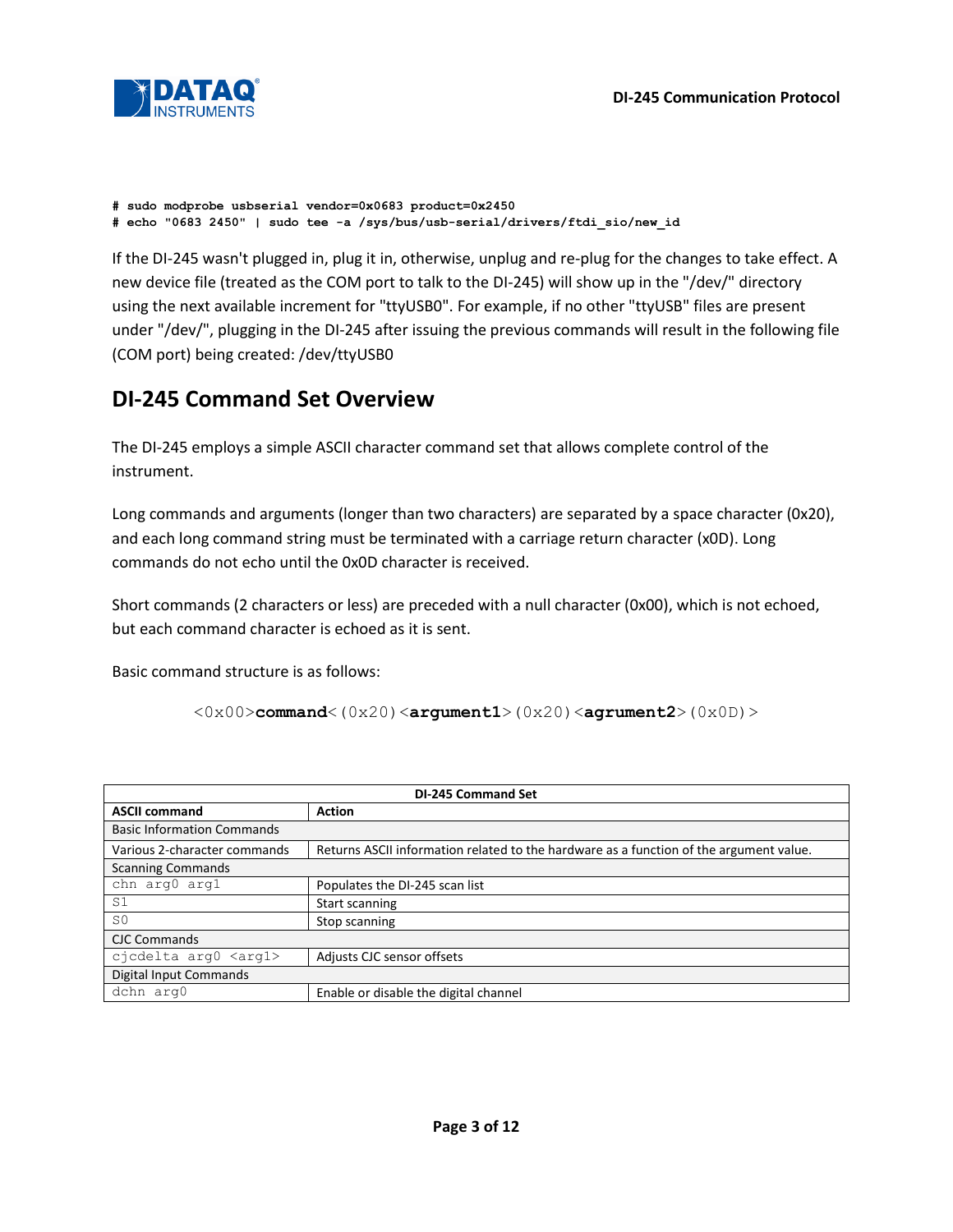

# **Basic Information Commands**

The DI-245 command set supports a number of basic command/response items that provide a simple means to ensure the integrity of the communication link of the program to the device. These commands produce simple, yet useful responses from the instrument and should be employed as the programmer's first DI-245 communication attempt. If these commands don't work with a functioning DI-245 then a problem exists in the communication chain and further programming efforts will be futile until resolved. Basic information commands are preceded with a Null character that is not echoed, but each command character is echoed by the DI-245 as it is sent. Responses to this set of commands include echoing each command character as it is received, followed by the response. For example, the command  $\frac{1}{2}$  (0x00) A1" generates the following response: A12450

| <b>DI-245 Command Set</b> |                                                                                                           |  |  |  |  |  |  |  |  |
|---------------------------|-----------------------------------------------------------------------------------------------------------|--|--|--|--|--|--|--|--|
| <b>ASCII command</b>      | Action                                                                                                    |  |  |  |  |  |  |  |  |
| A1                        | Returns device name: "2450"                                                                               |  |  |  |  |  |  |  |  |
| A <sub>2</sub>            | Returns firmware version as two hex bytes (e.g. $0x65 = 101_{10}$ for firmware revision 1.01)             |  |  |  |  |  |  |  |  |
| NZ                        | Returns the DI-245's serial number (of the ten digits returned, the left-most eight are the device's s/n) |  |  |  |  |  |  |  |  |
| $A^7$                     | Returns last calibration date as the number of elapsed seconds since Jan. 1, 1970 in hex                  |  |  |  |  |  |  |  |  |

# *chn* **Command**

The DI-245 employs a scan list approach to data acquisition. A scan list is an internal schedule (or list) of channels to be sampled in a defined order. It is important to note that a scan list defines only the type and order in which data is to be sampled, not the sampled data itself. The DI-245's scan list supports only analog inputs. Analog input channels may be further defined in the scan list for input type or range. Scan list members are populated using the following general syntax (arguments are in ASCII and separated with a space):

### *chn(0x20)member(0x20)value***(0x0D)**

where:

0 ≤ *member* ≤ 3 and indicates the position in the scan list.

0 ≤ *value* ≤ 65535 and indicates the value assigned to the defined scan list member to define channel number and measurement function. Refer to the following **Scan List Configuration and Measurement Tables.**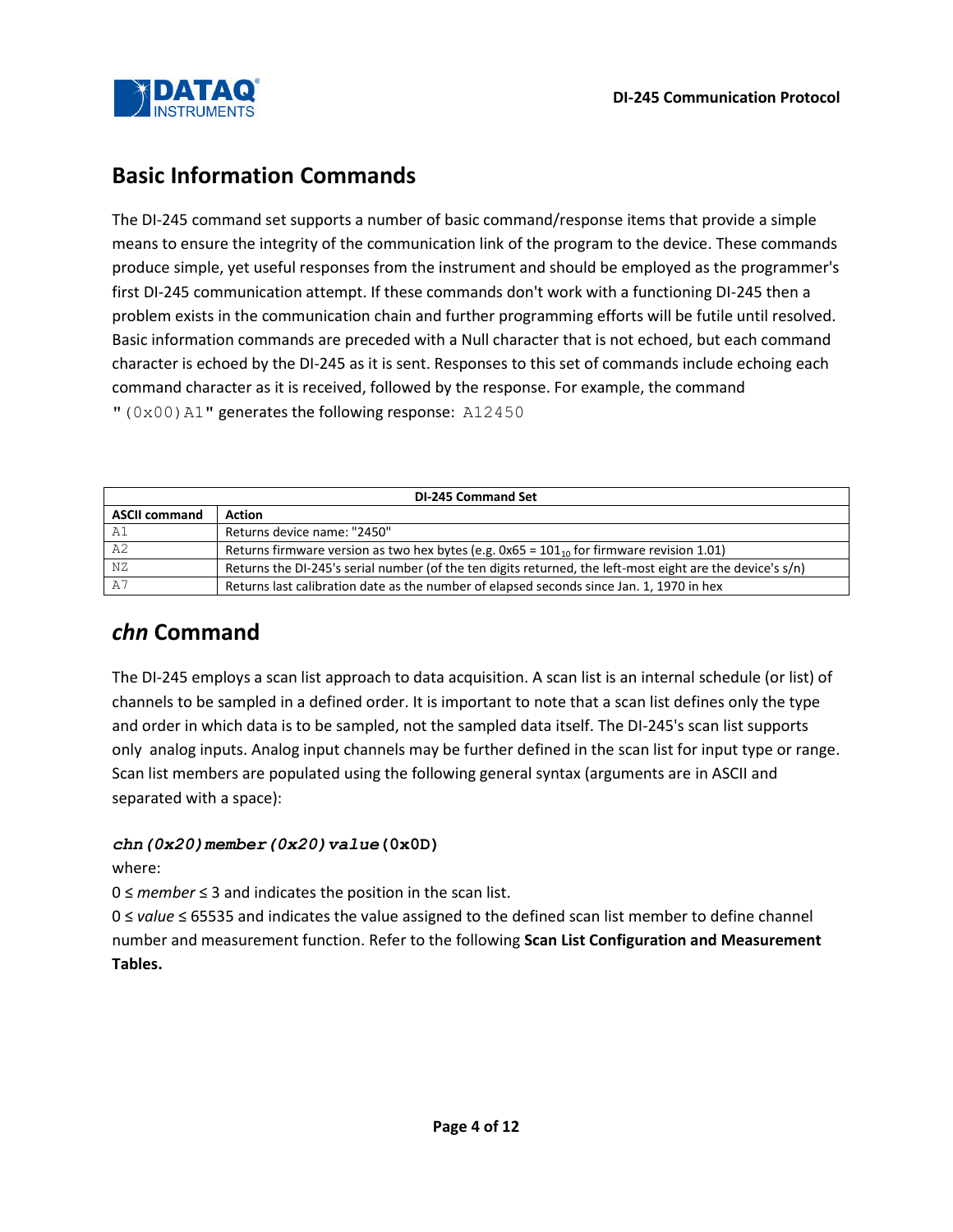

#### **Scan List Configuration Table**

| <b>Function</b>         |    | <b>Scan List Bit Position</b>               |             |                                   |        |                                        |   |   |  |   |                       |   |          |   |   |   |
|-------------------------|----|---------------------------------------------|-------------|-----------------------------------|--------|----------------------------------------|---|---|--|---|-----------------------|---|----------|---|---|---|
|                         | 15 | 14                                          | 13          | 12                                | 11     | 10                                     | 9 | 8 |  | 6 | 5                     | 4 | 3        |   |   | 0 |
| Analog in,<br>Channel 0 |    |                                             |             | (see<br>(see<br><b>Full Scale</b> |        |                                        |   |   |  |   |                       |   | $\Omega$ | 0 | 0 | 0 |
| Analog in,<br>Channel 1 |    | table)<br>eas<br>All unused bits $= 0$<br>۰ |             |                                   |        | Range<br>∕leas<br>Range<br>qen<br>(see |   |   |  |   | All unused bits $= 0$ |   | $\Omega$ | 0 | 0 |   |
| Analog in,<br>Channel 2 |    | နူ<br>Ξ                                     | Ĕ<br>ூ<br>ന |                                   | table) | Measurement                            |   |   |  |   | 0                     | 0 |          | 0 |   |   |
| Analog in,<br>Channel 3 |    | ement<br>eut                                |             |                                   |        |                                        |   |   |  |   |                       |   | 0        | 0 |   |   |

#### **Measurement Table**

|    | <b>Full Scale Range</b>       |   | <b>Measurement</b> |            |                    |  |  |  |  |  |  |
|----|-------------------------------|---|--------------------|------------|--------------------|--|--|--|--|--|--|
|    | <b>Scan List Bit Position</b> |   | Range = $0$        | Range $=1$ | Range = Don't care |  |  |  |  |  |  |
| 10 | 9                             | 8 | $Mode = 0$         | $Mode = 0$ | $Mode = 1$         |  |  |  |  |  |  |
| 0  | 0                             | 0 | ±500 mV            | ±50V       | B thermocouple     |  |  |  |  |  |  |
| 0  | 0                             | 1 | $±250$ mV          | ±25V       | E thermocouple     |  |  |  |  |  |  |
| 0  | 1                             | 0 | $±100$ mV          | ±10V       | J thermocouple     |  |  |  |  |  |  |
| 0  | 1                             | 1 | $±50$ mV           | ±5V        | K thermocouple     |  |  |  |  |  |  |
| 1  | 0                             | n | $±25$ mV           | ±2.5V      | N thermocouple     |  |  |  |  |  |  |
| 1  | 0                             | 1 | $±10$ mV           | ±1V        | R thermocouple     |  |  |  |  |  |  |
| 1  | 1                             | 0 | n/a                | n/a        | S thermocouple     |  |  |  |  |  |  |
| 1  | 1                             |   | n/a                | n/a        | T thermocouple     |  |  |  |  |  |  |

#### **Example chn Commands\***

| Command(s)              | Action                                                                        |
|-------------------------|-------------------------------------------------------------------------------|
| "chn $0$ $0$ $(0x0D)$ " | Enable analog channel 0 for a ±50 V range as the first scan list member       |
| "chn $0 2(0x0D)$ "      | Enable analog channel 2 for a ±50 V range as the first scan list member       |
| "chn $0$ 5120 (0x0D)"   | Enable analog channel 0 to measure an N type TC as the first scan list member |
| "chn $1\,514(0x0D)$ "   | Enable analog channel 2 to measure ±100 mV as the second scan list member     |
| "chn 2 3331 (0x0D)"     | Enable analog channel 3 to measure ±1 V as the third scan list member         |

\* Scan list parameters are in decimal.

Observe the following when populating the DI-245 scan list:

- 1. Insert analog channels in the scan list in order of lowest to highest channel number.
- 2. Do not duplicate channel numbers in the scan list.
- 3. The scan list is not terminated.

### *xrate* **Command**

Use the *xrate* command to define the burst sample rate (Hz) of the DI-245. A single enabled channel is sampled at the rate defined by *xrate*. If multiple channels are enabled, the sample rate per channel is defined as the value defined by *xrate*, divided by ten and divided again by the number of enabled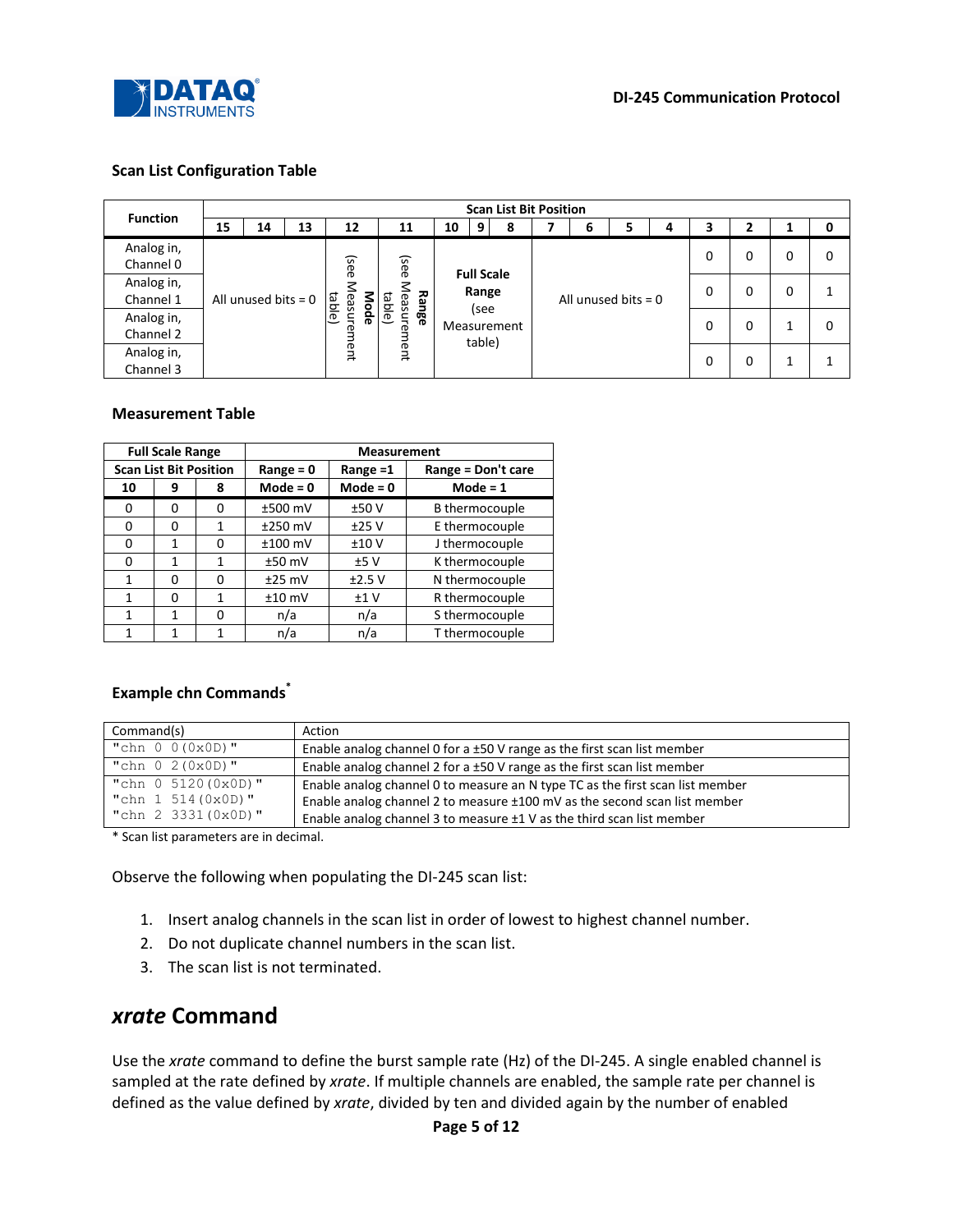

channels. For example, if *xrate* = 2000 Hz and there are two channels enabled, the sample rate per channel is 100 Hz.

*xrate* definition is a function of two arguments:

#### *xrate arg0 arg1*

where:

*arg0* is a 16-bit unsigned integer (see arg0 Configuration) *arg1* is a 16-bit unsigned integer representing the integer result of the calculated burst rate

|    | arg0 Configuration                                   |  |                   |  |  |          |  |   |  |  |  |          |  |  |  |
|----|------------------------------------------------------|--|-------------------|--|--|----------|--|---|--|--|--|----------|--|--|--|
|    | <b>Bit Position</b>                                  |  |                   |  |  |          |  |   |  |  |  |          |  |  |  |
| 15 | 13<br>10<br>$\circ$<br>12<br>q<br>14<br>11<br>b<br>٥ |  |                   |  |  |          |  |   |  |  |  |          |  |  |  |
|    |                                                      |  | S<br>÷.<br>റ<br>Ä |  |  | AF value |  | 0 |  |  |  | SF value |  |  |  |

Sample rates are constructed through use of integer values AF, SF, and bit Sinc4 where:

### $0 \le AF \le 15$  $0 \leq SF \leq 123$ IF (*burst rate in Hz)* ≥ 500 then Sinc4 = 1 ELSE Sinc4 = 0

Any given burst sampling rate (B) is calculated using at least SF and possibly AF values and the following two equations:

if  $AF = 0$  $\mathcal{S}_{0}^{(n)}$ 8  $\boldsymbol{B}$  $-1$  (1)

Solving for *Burst rate*

$$
B = \frac{8000}{(SF + 1)}
$$
 (1a)

if  $AF > 0$ 

$$
AF = \frac{8000}{B(SF + 1)} - 3\tag{2}
$$

Solving for *Burst rate*

$$
B = \frac{8000}{(SF + 1)(3 + AF)}
$$
 (2a)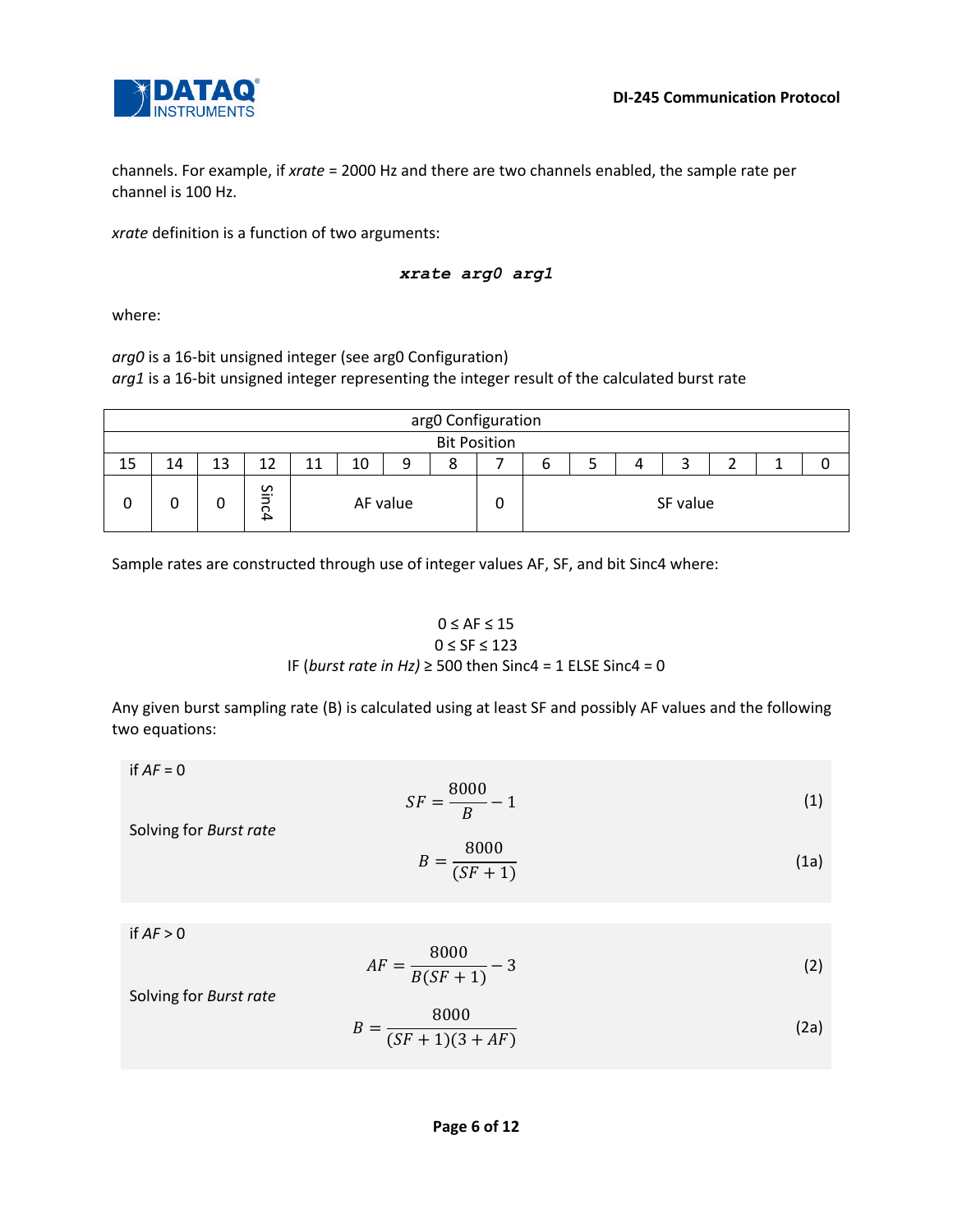

The choice of one equation over another is a matter of which arrives closest to a given desired burst sampling rate in Hz. However, if the desired burst rate is less than or equal to 64 Hz, Equations (1) and (1a) should be applied, since no AF values greater that zero contribute to a solution. For burst rates greater than 64, the determination of SF and AF factors is an iterative process with as many as 1,845 factor value combinations to arrive at a burst rate that is nearest the desired value. In cases where two or more combinations of AF and SF values arrive at the same burst rate, the combination with the highest SF value should be chosen.

### **Example 1:**

Our desired burst rate is 128 Hz. Using (1) we determine that an integer value of 61 or 62 arrives closest to the ideal 128 Hz value. Substituting either into (2) yields values for AF that are outside its defined range. Therefore, (1a) is used with the values 61 and 62 to determine which results in a value closest to 128 Hz. SF value 62 wins, with a sampling throughput rate of 126.9841 Hz. Set *arg0* and *arg1* as follows:

|    | $arg0 = 62$         |    |    |    |    |   |   |   |        |  |   |   |  |  |
|----|---------------------|----|----|----|----|---|---|---|--------|--|---|---|--|--|
|    | <b>Bit Position</b> |    |    |    |    |   |   |   |        |  |   |   |  |  |
| 15 | 14                  | 13 | 12 | 11 | 10 | 9 | 8 |   | ∽<br>b |  | 4 | ◠ |  |  |
| 0  | υ                   |    | 0  | 0  | 0  | 0 | 0 | 0 | 0      |  | 1 | 1 |  |  |

 $arg1 = 127$ 

### **Example 2:**

Our desired burst rate is 10 Hz. Using (2a) values SF=79 and AF=7 produce a burst rate value precisely equal to 10 Hz. Set *arg0* and *arg1* as follows:

|    | $arg0 = 1871$       |    |    |    |    |   |              |   |   |  |   |   |  |  |
|----|---------------------|----|----|----|----|---|--------------|---|---|--|---|---|--|--|
|    | <b>Bit Position</b> |    |    |    |    |   |              |   |   |  |   |   |  |  |
| 15 | 14                  | 13 | 12 | 11 | 10 | 9 | $\circ$<br>٥ |   | b |  |   | ◠ |  |  |
|    | U                   |    | 0  |    |    |   |              | 0 |   |  | 0 |   |  |  |

 $arg1 = 10$ 

### **Example 3:**

Our desired burst rate is 750 Hz. Using (1) we determine that the ideal SF factor is 9.67, setting the integer value to either 9 or 10. Either SF value renders values for AF that are out of range. Therefore, use of equation (1a) shows that an SF value of 10 yielding an actual burst rate of 727.27 Hz falls closest to the 750 Hz ideal. Set *arg0* and *arg1* as follows: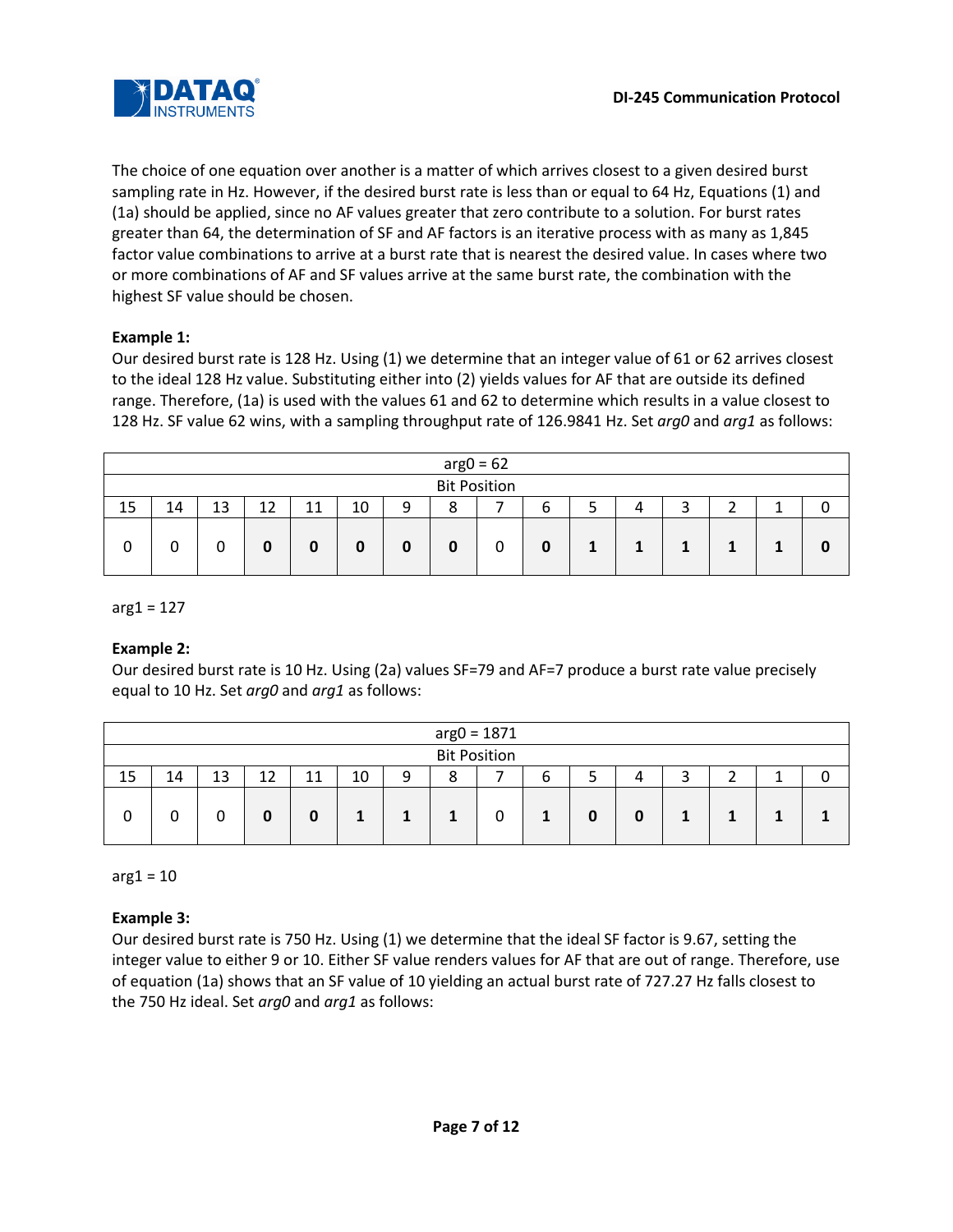

|    |                     |    |    |    |    |   | $arg0 = 4106$ |  |        |   |   |   |  |  |
|----|---------------------|----|----|----|----|---|---------------|--|--------|---|---|---|--|--|
|    | <b>Bit Position</b> |    |    |    |    |   |               |  |        |   |   |   |  |  |
| 15 | 14                  | 13 | 12 | 11 | 10 | 9 | 8             |  | ∽<br>b |   | 4 | ∽ |  |  |
| υ  |                     |    |    |    |    | 0 | 0             |  | 0      | 0 | 0 |   |  |  |

arg1 = 727

#### **Table of typical burst rates versus AF and SF values:**

| <b>Burst Rate</b><br>(Hz) | <b>SF</b> | AF           | <b>Actual Burst</b><br>Rate (Hz) | <b>Burst Rate</b><br>(Hz) | <b>SF</b> | AF           | <b>Actual Burst</b><br>Rate (Hz) |
|---------------------------|-----------|--------------|----------------------------------|---------------------------|-----------|--------------|----------------------------------|
| 1                         | 123       | 15           | 3.58                             | 70                        | 113       | 0            | 70.175                           |
| $\overline{2}$            | 123       | 15           | 3.58                             | 80                        | 99        | 0            | 80                               |
| 3                         | 123       | 15           | 3.58                             | 90                        | 88        | $\mathbf{0}$ | 89.89                            |
| 4                         | 110       | 15           | 4.004                            | 100                       | 79        | 0            | 100                              |
| 5                         | 99        | 13           | 5                                | 200                       | 39        | $\mathbf{0}$ | 200                              |
| 6                         | 110       | 9            | 6.006                            | 300                       | 26        | 0            | 296.3                            |
| $\overline{7}$            | 103       | 8            | 6.99                             | 400                       | 19        | 0            | 400                              |
| 8                         | 99        | 7            | 8                                | 500                       | 15        | $\mathbf{0}$ | 500                              |
| 9                         | 110       | 5            | 9.009                            | 600                       | 12        | 0            | 615.38                           |
| 10                        | 99        | 5            | 10                               | 700                       | 10        | 0            | 727.27                           |
| 20                        | 99        | $\mathbf{1}$ | 20                               | 800                       | 9         | 0            | 800                              |
| 30                        | 37        | 4            | 30.08                            | 900                       | 8         | 0            | 888.89                           |
| 40                        | 49        | $\mathbf{1}$ | 40                               | 1000                      | 7         | $\mathbf{0}$ | 1000                             |
| 50                        | 39        | $\mathbf{1}$ | 50                               | 1500                      | 4         | $\mathbf{0}$ | 1600                             |
| 60                        | 18        | 4            | 60.15                            | 2000                      | 3         | 0            | 2000                             |

# *cjcdelta* **Command**

The *cjcdelta* command applies CJC (cold junction compensation) offsets per channel to ensure measurement accuracy when using thermocouples. Since accurate thermocouple measurements depend upon an equally accurate measurement of junction temperature (where the thermocouple connects to the DI-245), the *cjcdelta* command exists to ensure accurate junction temperature readings. Adjustments using *cjcdelta* should be applied only on a channel with a connected thermocouple whose junction is held in an ice bath. This allows *cjcdelta* to adjust the measured temperature to 0°C, ± 0.0625°C.

The command syntax of *cjcdelta* consists of the command with at least one, but no more than two ASCII integer arguments that are separated by a space character (0x20), and terminated with a carriage return character (0x0D). General forms of the command follow: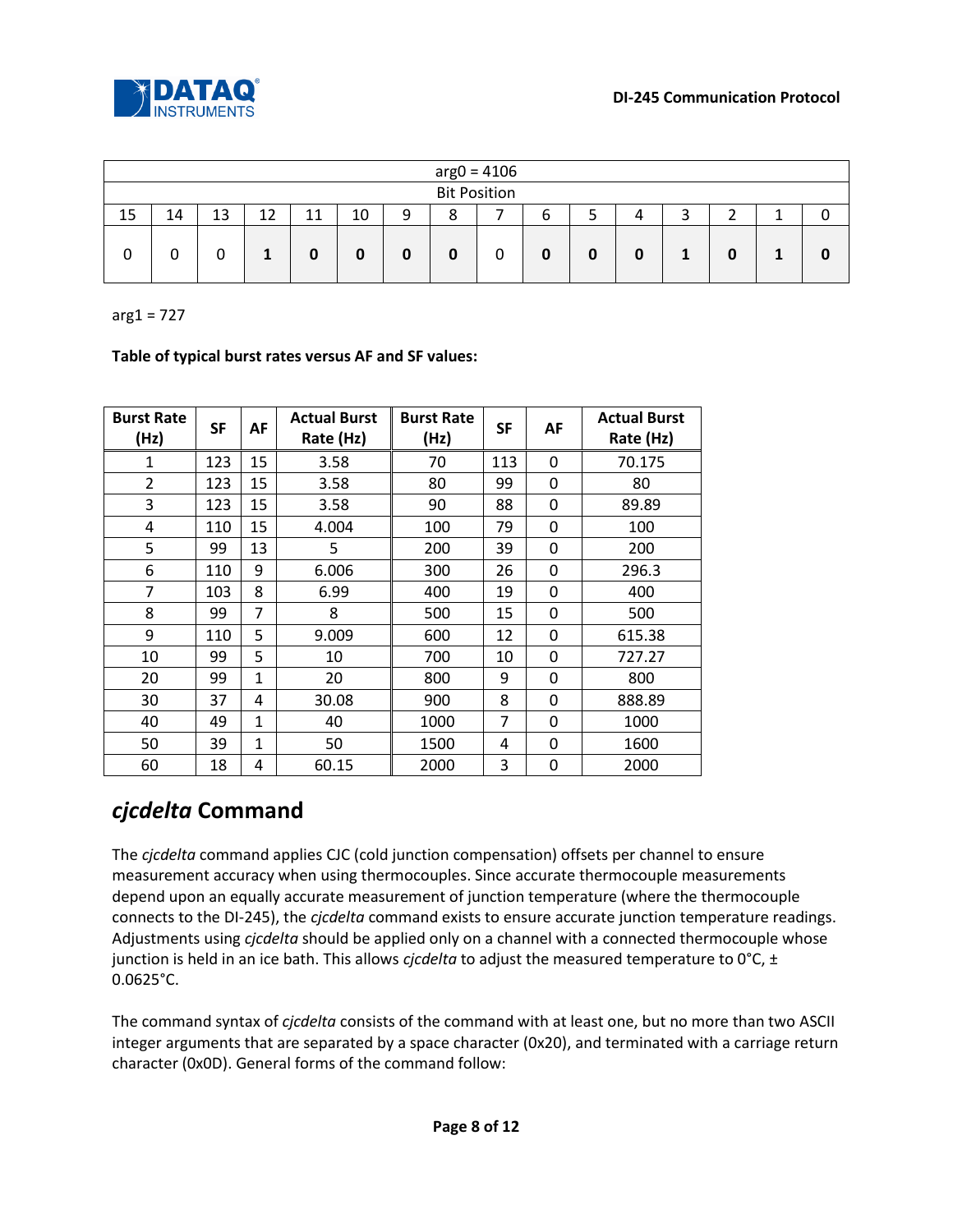

#### **cjcdelta(0x20)-1(0x0D)**

Reads CJC offsets from all channels and returns four values separated by a space in the order of channel 0 to channel 3. Each value will fall in the range of -100 to +100. An offset may be calculated by multiplying the value returned per channel by 0.0625°C.

**cjcdelta(0x20)i(0x20)j(0x0D)**

where:  $0 \le i \le 3$  and represents the channel number  $-100 \le j \le 100$  and represents the offset multiplier (j \* 0.0625°C)

### **cjcdelta(0x20)-2(0x0D)**

Writes CJC offsets to the DI-245's flash memory.

Note that CJC offsets are inversely proportional to temperature. Higher offset values decrease temperature readings, and lower values increase temperature readings.

### *dchn* **Command**

The dchn command is used to enable or disable the digital input channel, which conveys information about the state of the DI-245's remote stop/start and event inputs. The command allows one argument in the form of a single ASCII character, as follows:

### **dchn(0x20)i(0x0D)**

where: i = 1 enables the digital input channel i = 0 disables the digital input channel

### **Scanning Commands**

The DI-245 accepts two commands that control its scanning process, one to start and another to stop. These two-character ASCII commands consist of an null character (0x00), followed by an upper-case S character (0x53), followed by either an ASCII "0" or "1" (0x30 and 0x31 respectively). All but the null character are echoed by the DI-245.

**(0x00)Si** where: i = 1 starts the scanning processes i = 0 stops the scanning process

# **DI-245 Binary Output Format**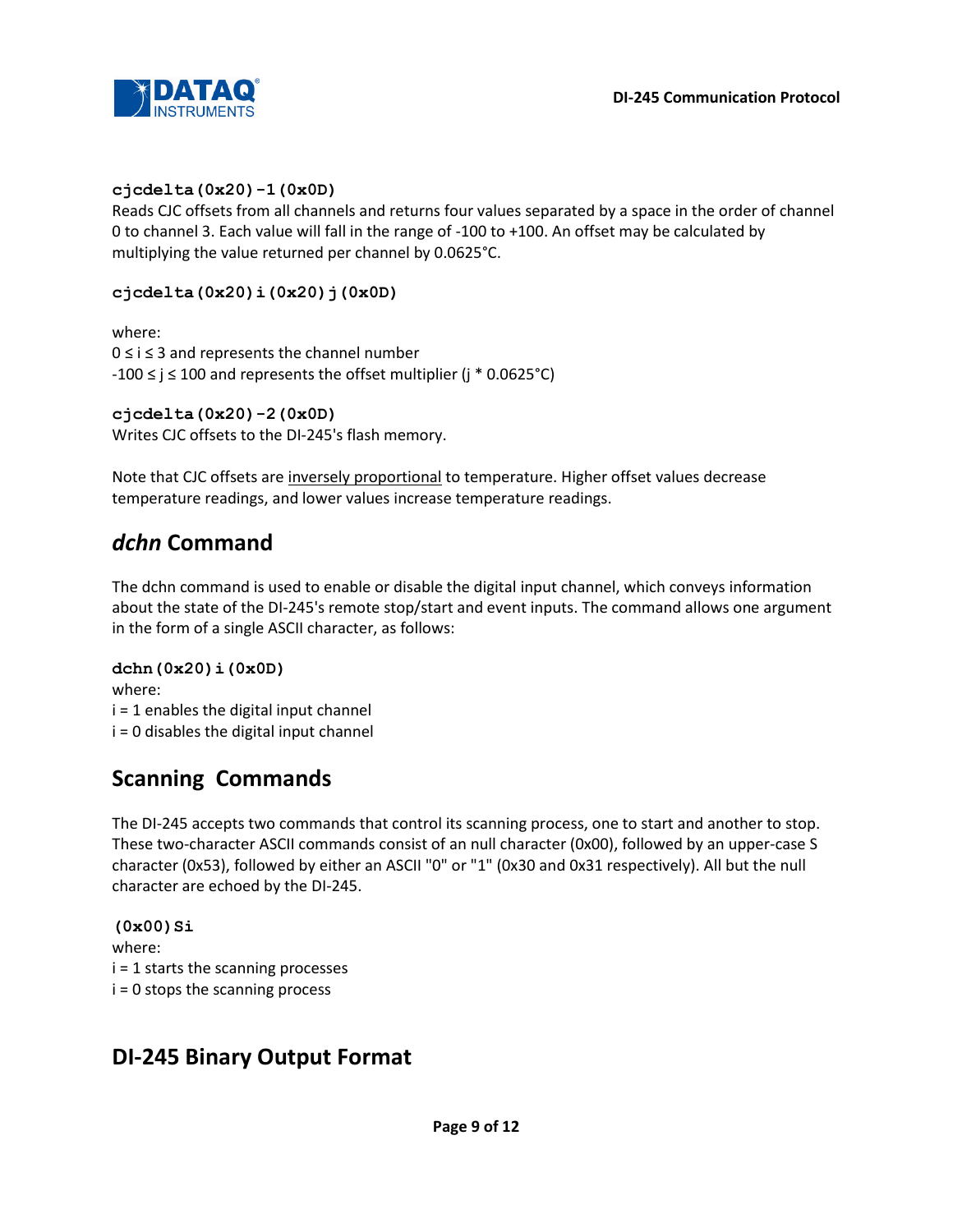

Issuing the command to start scanning causes the DI-245 to respond with a continuous binary stream of one 16-bit words per enabled measurement. The least significant bit of the first byte in this stream is always cleared and set in all other response bytes to allow the host program to synchronize with the data stream. The stream sequence repeats until data acquisition is halted by the stop command. Assuming that all four analog channels and the digital channel are enabled in order, data stream composition is as follows:

| DI-245 Binary Data Stream Example |                         |                         |                         |                         |                                 |                |                |                |                         |                         |  |
|-----------------------------------|-------------------------|-------------------------|-------------------------|-------------------------|---------------------------------|----------------|----------------|----------------|-------------------------|-------------------------|--|
|                                   |                         |                         |                         |                         |                                 |                |                |                |                         |                         |  |
|                                   |                         |                         |                         |                         | (all channels enabled in order) |                |                |                |                         |                         |  |
| Scan list                         | Word                    | Byte                    | <b>B7</b>               | <b>B6</b>               | <b>B5</b>                       | <b>B4</b>      | B <sub>3</sub> | <b>B2</b>      | <b>B1</b>               | B <sub>0</sub>          |  |
| position                          | Count                   | Count                   |                         |                         |                                 |                |                |                |                         | (sync)                  |  |
| 0                                 | $\mathbf{1}$            | $\mathbf{1}$            | A6                      | A <sub>5</sub>          | A4                              | A <sub>3</sub> | A2             | A <sub>1</sub> | A <sub>0</sub>          | $\Omega$                |  |
| (Analog in 0)                     |                         | $\overline{2}$          | A13                     | A12                     | A11                             | A10            | A <sub>9</sub> | A8             | A7                      | $\mathbf{1}$            |  |
|                                   | $\overline{2}$          | 3                       | A6                      | A <sub>5</sub>          | A <sub>4</sub>                  | A <sub>3</sub> | A2             | A <sub>1</sub> | A <sub>0</sub>          |                         |  |
| (Analog in 0)                     |                         | 4                       | A13                     | A12                     | A11                             | A10            | A <sub>9</sub> | A8             | A7                      |                         |  |
| $\overline{2}$                    | 3                       | 5                       | A6                      | A <sub>5</sub>          | A4                              | A <sub>3</sub> | A2             | A <sub>1</sub> | A <sub>0</sub>          |                         |  |
| (Analog in 0)                     |                         | 6                       | A13                     | A12                     | A11                             | A10            | A <sub>9</sub> | A8             | A7                      | 1                       |  |
| 3                                 | 4                       | $\overline{ }$          | A6                      | A <sub>5</sub>          | A4                              | A <sub>3</sub> | A2             | A <sub>1</sub> | A <sub>0</sub>          | 1                       |  |
| (Analog in 0)                     |                         | 8                       | A13                     | A12                     | A11                             | A10            | A <sub>9</sub> | A8             | A7                      |                         |  |
| 4                                 | 5                       | 9                       | D <sub>0</sub>          | 0                       | $\mathbf 0$                     | $\mathbf 0$    | $\Omega$       | $\mathbf 0$    | $\Omega$                |                         |  |
| (Digital in)                      |                         | 10                      | $\Omega$                | $\Omega$                | $\Omega$                        | $\mathbf 0$    | $\Omega$       | $\Omega$       | D <sub>1</sub>          |                         |  |
| $\Omega$                          |                         | 11                      | A6                      | A <sub>5</sub>          | A <sub>4</sub>                  | A <sub>3</sub> | A2             | A <sub>1</sub> | A <sub>0</sub>          | $\Omega$                |  |
| (Analog in 0)                     | 6                       | 12                      | A13                     | A12                     | A11                             | A10            | A <sub>9</sub> | A8             | A7                      | 1                       |  |
| $\bullet\bullet\bullet$           | $\bullet\bullet\bullet$ | $\bullet\bullet\bullet$ | $\bullet\bullet\bullet$ | $\bullet\bullet\bullet$ | $\bullet\bullet\bullet$         |                |                |                | $\bullet\bullet\bullet$ | $\bullet\bullet\bullet$ |  |

# **Binary Analog Channel Coding**

The DI-245 transmits a 14-bit binary number for every analog channel conversion. Meaningful information is extracted from these readings by inverting the most significant bit, and treating the result as a two's complement number:

| AD13                    | <b>AD12</b>             | AD11 | <b>AD10</b>             | AD <sub>9</sub> | AD <sub>8</sub> | AD7                     | AD <sub>6</sub>         | AD5      | AD4                            | AD <sub>3</sub> | AD <sub>2</sub> | AD1                     | AD <sub>0</sub> | <b>ADC</b><br><b>Counts</b> |
|-------------------------|-------------------------|------|-------------------------|-----------------|-----------------|-------------------------|-------------------------|----------|--------------------------------|-----------------|-----------------|-------------------------|-----------------|-----------------------------|
| 0                       | 1                       | 4    | 1                       | 1               | 1               | 1<br>T                  | 1<br>┻                  | 1        | $\overline{\phantom{a}}$<br>÷. | 1<br>J.         | 1               | и<br>T.                 | 1               | 8191                        |
| 0                       | 1                       | 1    | 1                       | 1               | 1               | 1<br>┸                  | 1<br>┻                  | 1        | 1<br>÷.                        | 1               | ◢               | 1<br>⊥                  | 0               | 8190                        |
| $\bullet\bullet\bullet$ | $\bullet\bullet\bullet$ |      | $\bullet\bullet\bullet$ |                 |                 | $\bullet\bullet\bullet$ | $\bullet\bullet\bullet$ |          | $\bullet\bullet\bullet$        |                 |                 | $\bullet\bullet\bullet$ |                 | $\bullet\bullet\bullet$     |
| 0                       | $\Omega$                | 0    | 0                       | 0               | 0               | $\Omega$                | 0                       | $\Omega$ | $\Omega$                       | 0               | 0               | 1                       | 0               | 2                           |
| 0                       | 0                       | 0    | 0                       | 0               | 0               | $\Omega$                | 0                       | $\Omega$ | $\Omega$                       | $\Omega$        | 0               | $\Omega$                | 1<br>J.         | 1                           |
| 0                       | $\Omega$                | 0    | 0                       | 0               | 0               | $\Omega$                | 0                       | $\Omega$ | $\Omega$                       | 0               | 0               | $\Omega$                | 0               | 0                           |
| 1<br>J.                 | 1                       | 1    | 1                       | 1<br>┻          | 1               | 1                       | 1<br>Ŧ.                 | 1        | 1                              | 1<br>┻          | 1               | 1                       | 1<br>┸          | $-1$                        |
| и                       | 1                       |      | J.                      | 1<br>┻          | 1               | 1                       | 1<br>┻                  | 1        | ٠<br>ᆠ                         | 1<br>┻          | 1               | 1<br>┻                  | 0               | $-2$                        |
| $\bullet\bullet\bullet$ |                         |      | $\bullet\bullet\bullet$ |                 |                 | $\bullet\bullet\bullet$ | $\bullet\bullet\bullet$ |          | $\bullet\bullet\bullet$        |                 |                 | $\bullet\bullet\bullet$ |                 | $\bullet\bullet\bullet$     |
| 1                       | $\Omega$                | 0    | 0                       | 0               | 0               | 0                       | 0                       | $\Omega$ | 0                              | 0               | 0               | $\Omega$                | 1               | $-8191$                     |
| 1                       | 0                       | 0    | 0                       | 0               | 0               | $\Omega$                | 0                       | 0        | 0                              | $\Omega$        | 0               | $\Omega$                | $\Omega$        | $-8192$                     |

Channels configured as a voltage input use the following equation to derive volts as a function of FSR (full scale range) and reported ADC counts:

> **Page 10 of 12** V  $\mathcal{C}_{0}$ 8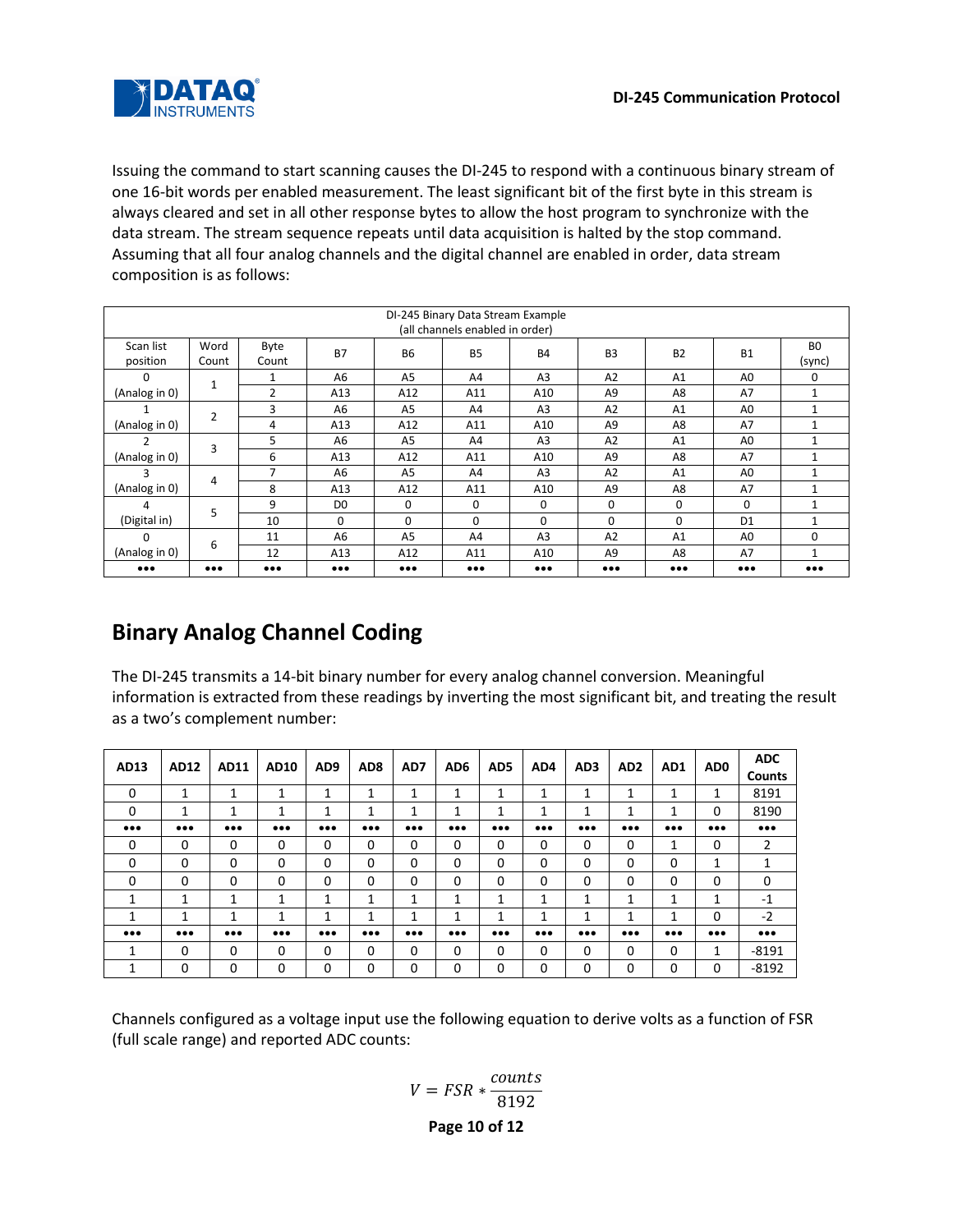

**DI-245 Communication Protocol**

If FSR = 25 mV and measured ADC counts = 2587:

$$
.025 * \frac{2587}{8192} = 0.0079 V
$$

If FSR = 2.5 V and measured ADC counts = -1279:

$$
2.50 * \frac{-1279}{8192} = -0.39 V
$$

Channels configured as a thermocouple (TC) input borrow two ADC counts from the measurement range to indicate error conditions.

ADC counts = +8191 indicates an unrecoverable CJC error. The DI-245's processor cannot communicate with the CJC temperature sensor, or the reading is outside the CJC sensor's measurement range.

ADC counts = -8192 indicates a TC burnout condition.

An applied temperature is derived from ADC counts (A) according to the following equation, where m and b are determined by TC type:

$$
{}^{\circ}C = mA + b
$$

| TC Type | m        | h    |  |  |
|---------|----------|------|--|--|
|         | 0.08606  | 495  |  |  |
| ĸ       | 0.095947 | 586  |  |  |
| т       | 0.036621 | 100  |  |  |
| B       | 0.095825 | 1035 |  |  |
| R/S     | 0.110962 | 859  |  |  |
| F       | 0.073242 | 400  |  |  |
| N       | 0.091553 | 550  |  |  |